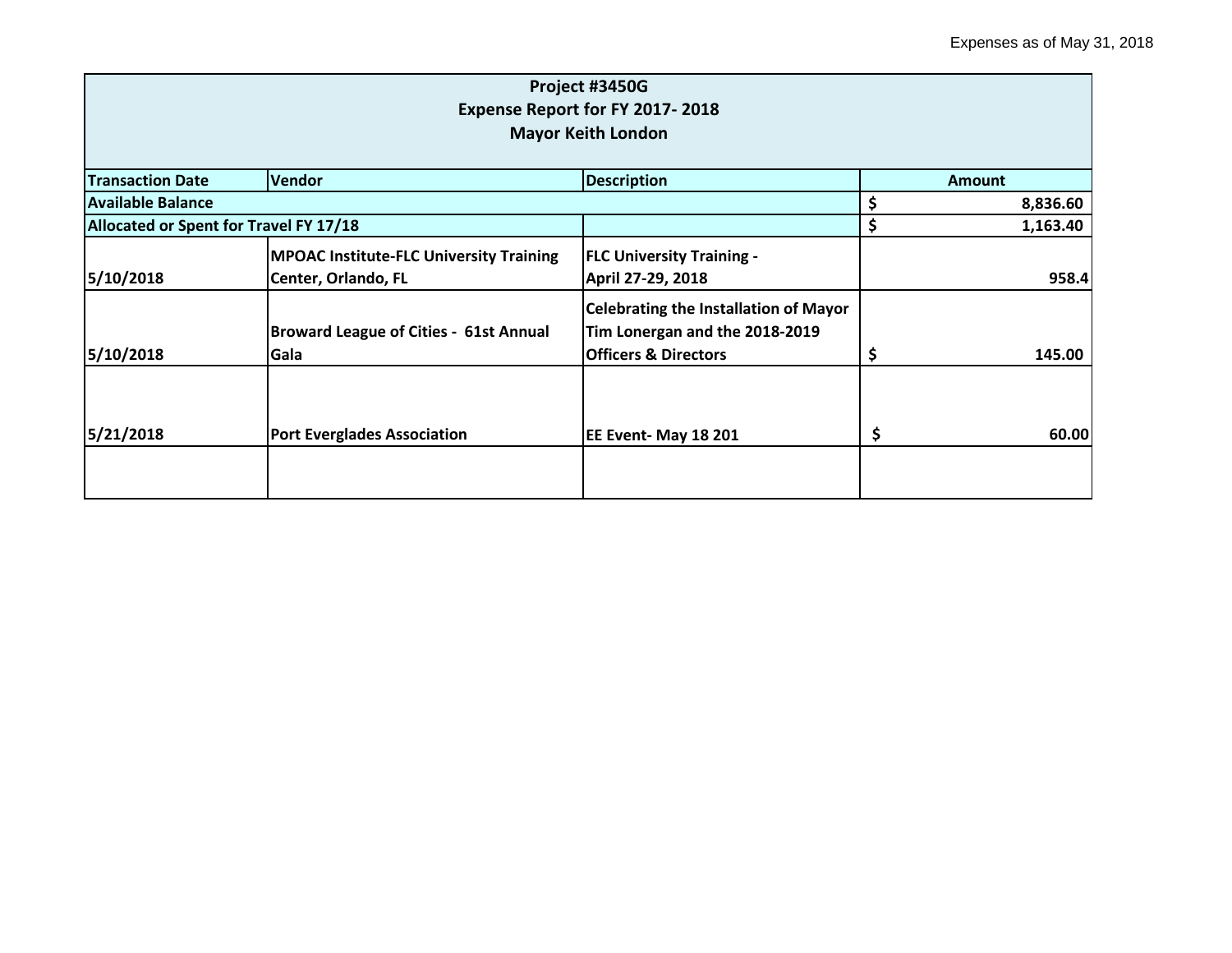|                                        |                                             | Project #3450E                                   |               |          |  |
|----------------------------------------|---------------------------------------------|--------------------------------------------------|---------------|----------|--|
|                                        |                                             | Expense Report for FY 2017-2018                  |               |          |  |
|                                        |                                             | <b>Vice Mayor Michele Lazarow</b>                |               |          |  |
|                                        |                                             |                                                  |               |          |  |
| <b>Transaction Date</b>                | Vendor                                      | <b>Description</b>                               | <b>Amount</b> |          |  |
| Available Balance                      |                                             |                                                  | \$            | 8,003.25 |  |
| Allocated or Spent for Travel FY 17/18 |                                             |                                                  | \$            | 1,996.75 |  |
|                                        |                                             |                                                  |               |          |  |
|                                        |                                             | Hotel - 'Trip to Tallahassee, Fl. For            |               |          |  |
| 10/23/2017                             | <b>Aloft Tallahassee Downtown Hotel</b>     | <b>Preemption &amp; CRA Issues</b>               | \$,           | 525.39   |  |
|                                        |                                             | <b>Credit for tax- Hotel Charges for Trip to</b> |               |          |  |
|                                        |                                             | Tallahassee, FL - For Preemption & CRA           |               |          |  |
| 10/23/2017                             | Aloft Tallahassee Downtown Hotel            | <b>Issues</b>                                    | \$,           | (43.38)  |  |
|                                        |                                             | <b>Expenses - 'Trip to Tallahassee, Fl. For</b>  |               |          |  |
| 11/16/2017                             | <b>Aloft Tallahassee Downtown Hotel</b>     | <b>Preemption &amp; CRA Issues</b>               | \$,           | 844.74   |  |
|                                        | <b>Broward League of Cities 61st Annual</b> |                                                  |               |          |  |
| 5/9/2018                               | Gala                                        | Annual Gala - May 19, 2018                       | \$            | 145.00   |  |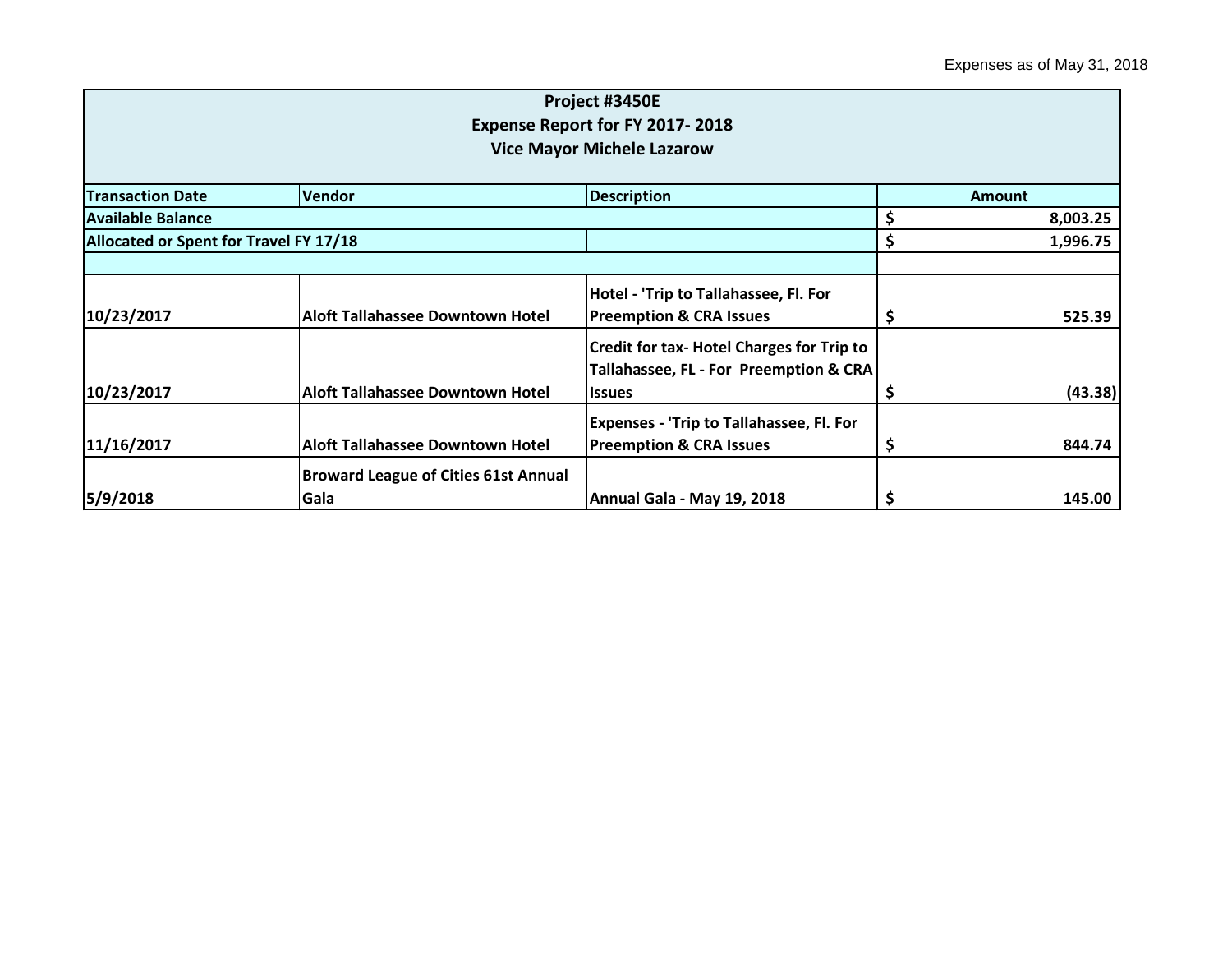|                                        |                                                                                                                        | Project #3450H                                                                               |    |          |  |  |  |
|----------------------------------------|------------------------------------------------------------------------------------------------------------------------|----------------------------------------------------------------------------------------------|----|----------|--|--|--|
|                                        |                                                                                                                        | Expense Report for FY 2017-2018<br><b>Commissioner Annabelle Taub</b>                        |    |          |  |  |  |
|                                        |                                                                                                                        |                                                                                              |    |          |  |  |  |
| <b>Transaction Date</b>                | <b>Amount</b>                                                                                                          |                                                                                              |    |          |  |  |  |
| <b>Available Balance</b>               |                                                                                                                        |                                                                                              | \$ | 9,525.55 |  |  |  |
| Allocated or Spent for Travel FY 17/18 |                                                                                                                        |                                                                                              | \$ | 474.45   |  |  |  |
|                                        | <b>ICSC - International Councel</b>                                                                                    |                                                                                              |    |          |  |  |  |
| 10/24/2017                             | <b>Shipping Center</b>                                                                                                 | <b>Membership</b>                                                                            | \$ | 100.00   |  |  |  |
| 10/24/2017                             | <b>ICSC- South Florida Idea Exchange</b>                                                                               | <b>Full Program</b>                                                                          | \$ | 95.00    |  |  |  |
|                                        | <b>Lorman Education Services -</b><br>Webinar- Dealing with the impact of<br><b>Foreclosures on Municipalities and</b> |                                                                                              |    |          |  |  |  |
| 11/17/2017                             | <b>Communites</b>                                                                                                      | Webinar                                                                                      | \$ | 99.00    |  |  |  |
| 11/17/2017                             | <b>Lorman Education Services -</b><br><b>Revitalize Blighted Properties with</b><br><b>Land Banks</b>                  | Webinar                                                                                      | \$ | 79.20    |  |  |  |
|                                        |                                                                                                                        |                                                                                              |    |          |  |  |  |
|                                        | <b>Lorman Education Services - Social</b><br><b>Media for Government Agencies:</b><br>How to successfully Connect with |                                                                                              |    |          |  |  |  |
| 12/7/2017                              | <b>Your Community</b>                                                                                                  | <b>Audio &amp; Reference Manual</b>                                                          | \$ | 81.25    |  |  |  |
|                                        |                                                                                                                        |                                                                                              |    |          |  |  |  |
| 5/10/2018                              | <b>Hallandale Chamber of Commerce</b>                                                                                  | <b>Lunch Celebrating our Local Educators</b>                                                 | \$ | 20.00    |  |  |  |
| 3/27/2018                              | <b>FRA Conference</b>                                                                                                  | <b>Coarse - Operations and Capacity</b><br>building certification course -<br>March 16, 2018 | \$ |          |  |  |  |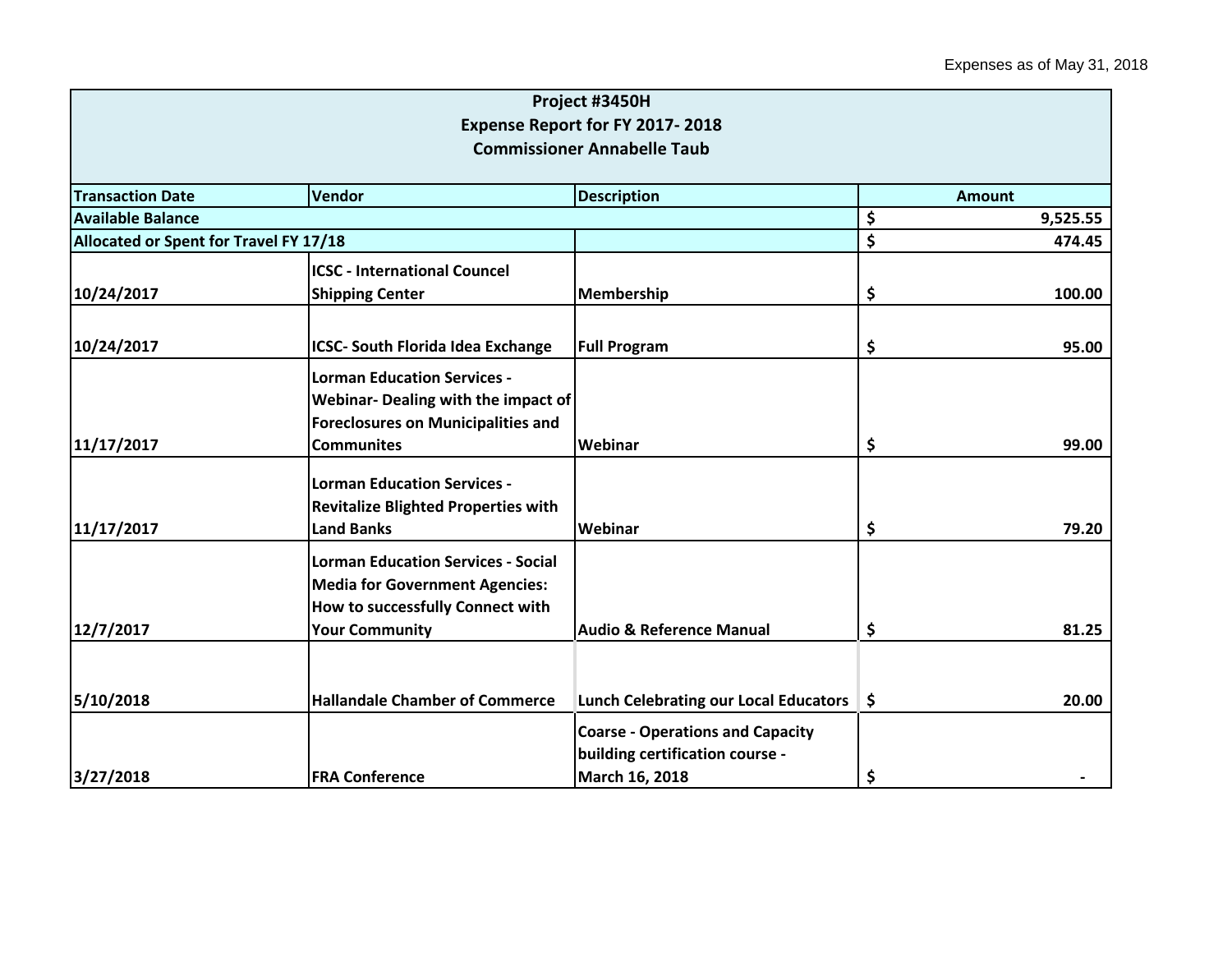|           |                 | <b>Coarse - Redevelopment Academy -</b> |  |
|-----------|-----------------|-----------------------------------------|--|
|           |                 | Budgeting, Funding & Reporting -        |  |
|           |                 | March 16, 2018, 'Registration for April |  |
| 4/13/2018 | lFRA Conference | 2018'                                   |  |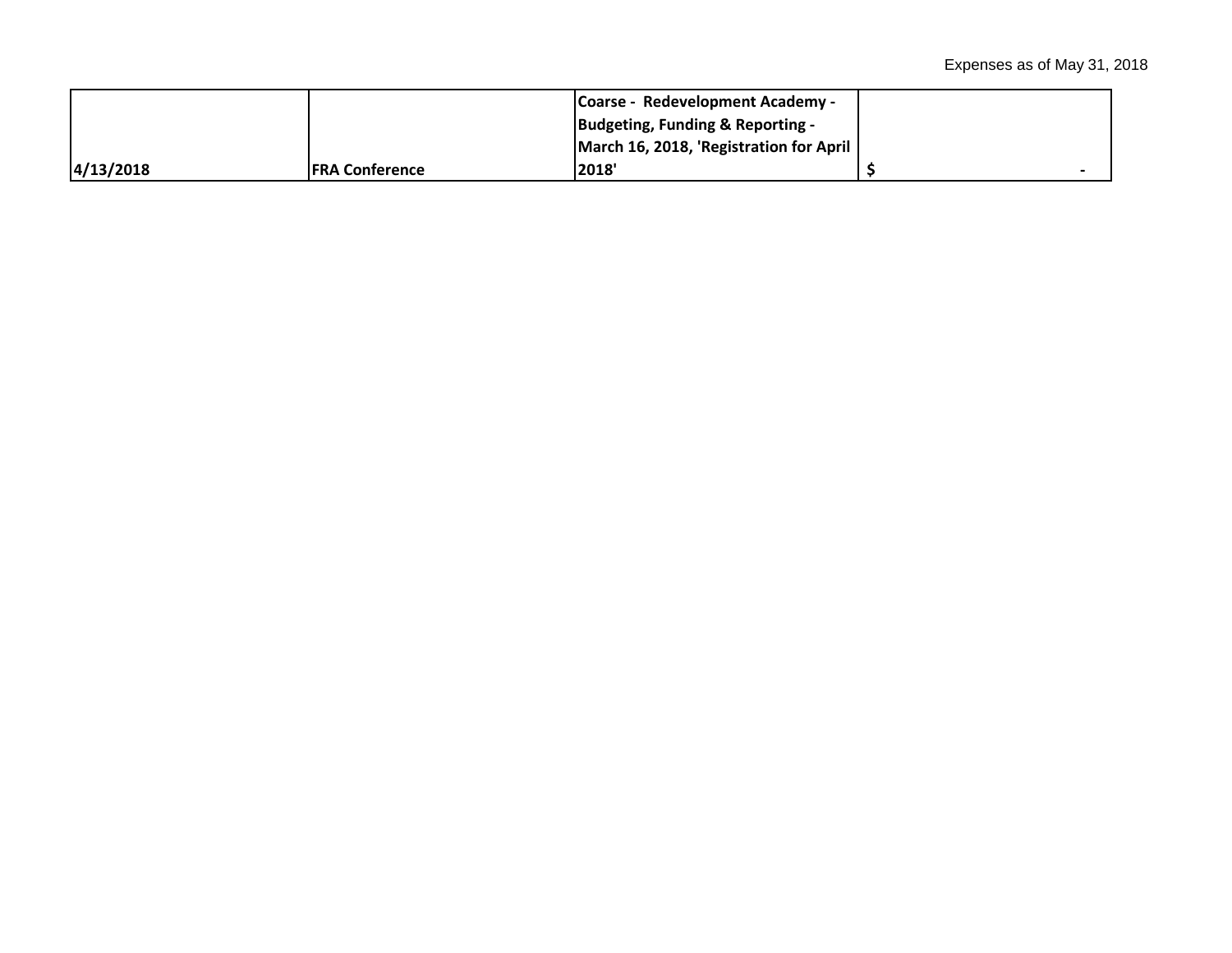|                                        |                                                                                                     | Project #3450I<br>Expense Report for FY 2017-2018<br><b>Commissioner Rich Dally</b>                               |                |
|----------------------------------------|-----------------------------------------------------------------------------------------------------|-------------------------------------------------------------------------------------------------------------------|----------------|
| <b>Transaction Date</b>                | <b>Vendor</b>                                                                                       | <b>Description</b>                                                                                                | <b>Amount</b>  |
| <b>Available Balance</b>               |                                                                                                     |                                                                                                                   | \$<br>5,465.00 |
| Allocated or Spent for Travel FY 17/18 |                                                                                                     |                                                                                                                   | \$<br>760.00   |
| 3/12/2018                              | <b>Broward League of Cities - Associate</b><br>Member Night Exhibit Hall - March 15,<br>2018        | <b>Membership Meeting - Associate</b><br><b>Member Night Exhibit Hall</b>                                         | \$<br>45.00    |
| 4/6/2018                               | <b>Broward League of Cities - Scholarship</b><br>Awards - April 19, 2018                            | <b>Membership Meeting - Networking</b><br><b>Reception</b>                                                        | \$<br>45.00    |
| 5/10/2018                              | <b>Broward League of Cities - 61st Annual</b><br>Gala - May 19, 2018                                | <b>Celebrating the Installation of Mayor</b><br>Tim Lonergan and the 2018-2019<br><b>Officers &amp; Directors</b> | \$<br>145.00   |
| 5/10/2018                              | Florida League of Citites - 2018 Annual<br>Conference                                               | Conference - Hollywood, FL. August<br>16-18, 2018                                                                 | \$<br>525.00   |
|                                        | Note: Amount based in accordance with Commissioner Rich Dally's sworn in date of February 14, 2018. |                                                                                                                   |                |